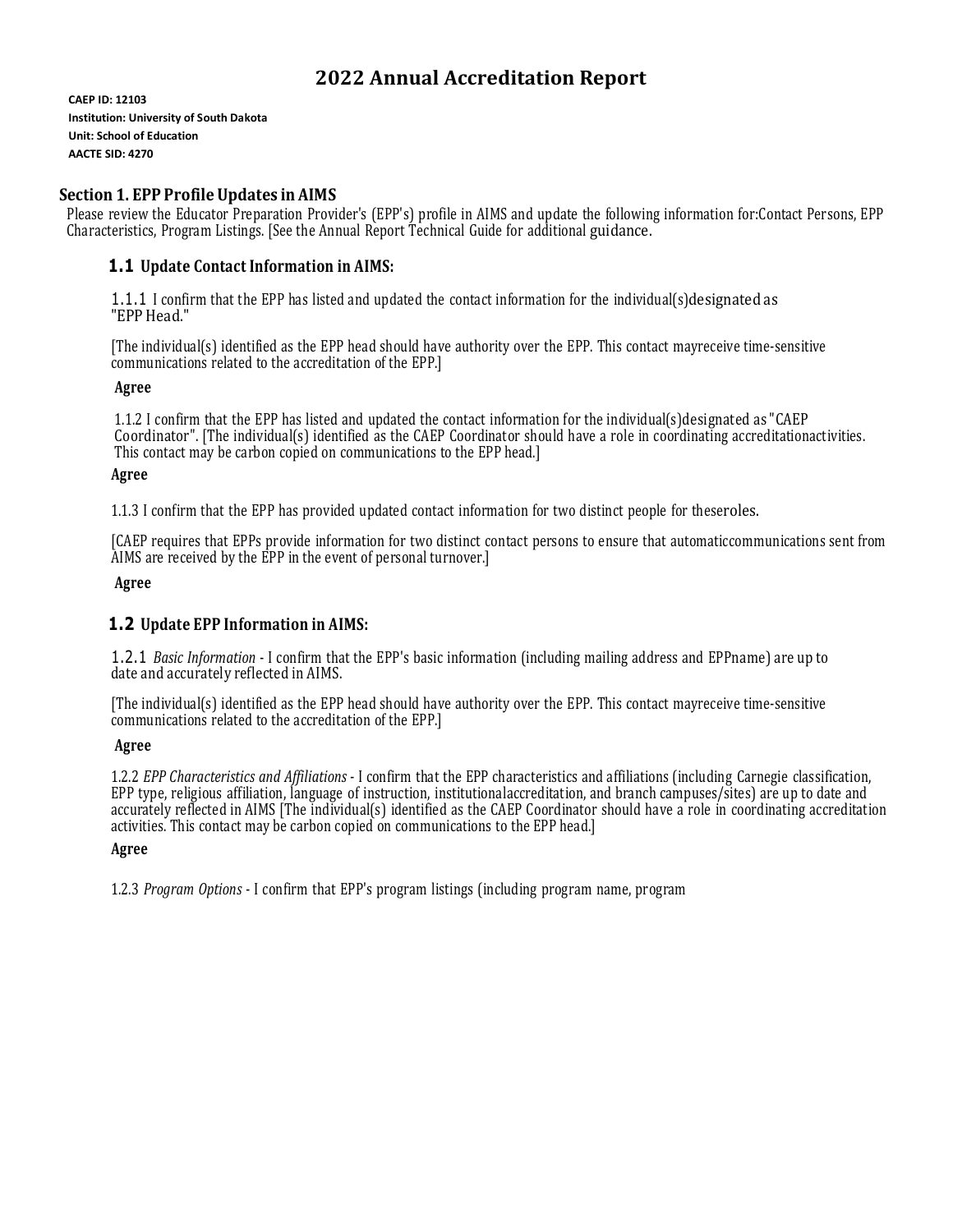review level, certificate level, program category, and program review option) are up to date andaccurately reflected in AIMS for all EPP programs that fall within CAEP's scope of accreditation; (programs outside of CAEP's scope of accreditation should be archived and not listed in AIMS).

### **Agree**

# **Section 2. EPP's Program Completers [Academic Year 2020-2021]**

### **2.1 How many candidates completed programs that prepared them to work in P-12 settings duringAcademic Year 2020-2021?**

Enter a numeric value for each textbox.

2.1.1 Number of completers in programs leading to *initial* teacher certificationor licensure<sup>1</sup> **<sup>114</sup>**

2.1.2 Number of completers in advanced programs or programs leading to adegree, endorsement, or some other credential that prepares the holder to serve in P-12 schools (Do not include those completers counted above.)2 **<sup>93</sup>**

### **Total number of program completers 207**

<sup>1</sup> For a description of the scope for Initial and Advanced programs, see Policy II in the [CAEPAccreditation](http://www.caepnet.org/~/media/Files/caep/accreditation-resources/accreditation-policy-final.pdf?la=en) Policies an[d](http://www.caepnet.org/~/media/Files/caep/accreditation-resources/accreditation-policy-final.pdf?la=en) **[Procedures](http://www.caepnet.org/~/media/Files/caep/accreditation-resources/accreditation-policy-final.pdf?la=en)** 

### **Section 3. Substantive Changes**

Please report on any substantive changes that have occurred at the EPP/Institution or Organization, as well asthe EPP's current regional accreditation status.

# **Have any of the following substantive changes occurred at your educator preparation provider orinstitution/organization during the 2020-2021 academic year?**

3.1 Has there been any change in the EPP's legal status, form of control, or ownership?

### **No Change / Not Applicable**

- 3.2 Has the EPP entered a contract with other providers for direct instructional services, including any teachout agreements? **No Change / Not Applicable**
- 3.3 Since the last reporting cycle, has the EPP seen a change in state program approval?

### **No Change / Not Applicable**

3.4. What is the EPP's current regional accreditation status?Accreditation Agency:

### **CAEP**

### Status: **Probationary Accreditation**

Does this represent a change in status from the prior year?

#### **No Change**

3.5 Since the last reporting cycle, does the EPP have any other substantive changes to report to CAEP perCAEP's Accreditation Policy?

#### **No Change**

### **Section 4. CAEP Accreditation Details on EPP's Website**

Please update the EPP's public facing website to include: 1) the EPP's current CAEP accreditation status with an accurate listing of the EPP's CAEP (NCATE, or TEAC) reviewed programs, and 2) the EPPs data display of the CAEPAccountability Measures for Academic Year 2020-2021.

# **4.1. EPP's current CAEP (NCATE/TEAC) Accreditation Status & Reviewed Programs**

4.1 Provider shares a direct link to the EPP's website where information relevant to the EPP's current accreditation statusis provided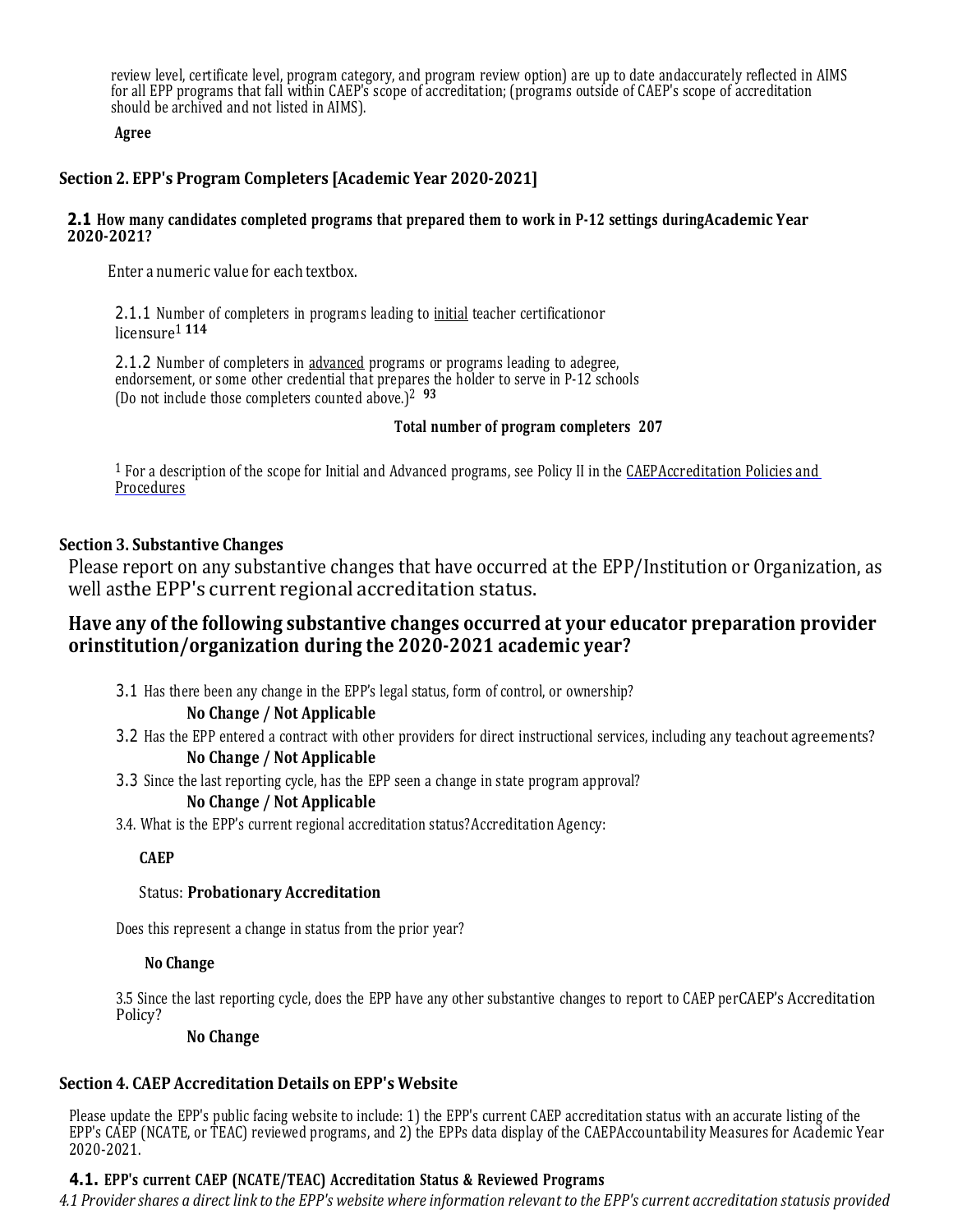*along with an accurate list of programs included during the most recent CAEP (NCATE or TEAC) accreditation review.* <https://www.usd.edu/Academics/Colleges-and-Schools/school-of-education/Accreditation>

# **4.2. CAEP Accountability Measures (for CHEA Requirements) [2020-2021 Academic Year]**

Provider shares a direct link to its website where the EPP's display of data for the CAEP Accountability Measures, asgathered during the 2020-2021 academic year, are clearly tagged, explained, and available to the public.

CAEP Accountability Measures (for CHEA Requirements) [2020-2021 Academic Year]

**Measure 1 (Initial): Completer effectiveness. (R4.1)** Data must address: (a) completer impact in contributing to P-12 student-learning growth **AND** (b) completer effectiveness in applying professional knowledge, skills, and dispositions. **Measure 2 (Initial and Advanced): Satisfaction of employers and stakeholder involvement.(R4.2|R5.3| RA4.1)** Data provided should be collected on employers' satisfaction with program completers. **Measure 3 (Initial and Advanced): Candidate competency at completion. (R3.3)** Data provided should relate to measures the EPP is using to determine if candidates are meeting programexpectations and ready to be recommended for licensure. (E.g.: EPP's Title II report, data that reflect the ability of EPP candidates to meet licensing and state requirements or other measures the EPP uses to determine candidate competency at completion.) **Measure 4 (Initial and Advanced): Ability of completers to be hired** (in positions for which they haveprepared.)

CAEP Accountability Measures (Initial) [LINK] [https://www.usd.edu/Academics/Colleges-and-Schools/school-of](https://www.usd.edu/Academics/Colleges-and-Schools/school-of-education/Accreditation)[education/Accreditation](https://www.usd.edu/Academics/Colleges-and-Schools/school-of-education/Accreditation)

CAEP Accountability Measures (Advanced) [LINK] [https://www.usd.edu/Academics/Colleges-and-Schools/school-of](https://www.usd.edu/Academics/Colleges-and-Schools/school-of-education/Accreditation)[education/Accreditation](https://www.usd.edu/Academics/Colleges-and-Schools/school-of-education/Accreditation)

# **Section 5. Areas for Improvement, Weaknesses, and/or Stipulations**

Summarize EPP activities and the outcomes of those activities as they relate to correcting the areas cited in the last Accreditation Action/Decision Report. The EPP will continue to report its action and progress on addressing itsAFI(s), weaknesses and/or stipulations until the EPP's next CAEP Accreditation Site Review.

### **CAEP: Areas for Improvement (ITP) 2 Clinical Partnerships and Practice**

**The EPP provided insufficient evidence that candidate's clinical experiences ensure that they demonstrate their developing effectiveness and positive impact on all students' learning and development. (Component 2.3)** The EPP is on schedule to meet the phase in plan goals for the Impact on Student Learning (ISL) assessment to demonstrate that candidates are developing effectiveness and positive impact on all students' learning and development. During 2020- 2021, the faculty agreed to implement the ISL assessment into the field (1st experience- before entering the program), internship (second/before residency) and continue to use it during residency. Faculty developed scaffolded ISL assignments to ensure candidates are building on prior knowledge learned in courses. During spring of 2021, rubrics and assessment expectations was validated using the Lawshe method to establish content validity ratio. The expert panel was a pool of P-12 educators. The rubrics and assessments were adjusted. Inter-rater reliability was established with faculty teaching the field, internship and residency experiences. Currently (Spring 2022), a pilot is being completed and faculty will review data in order to assess if changes are needed. In the probation self-study and visit, the EPP provided evidence that the phase in plan was being followed and site visitors accepted the improvements and recommended thatthis AFI be removed.

#### **CAEP: Areas for Improvement (ITP) 5 Provider Quality Assurance and Continuous Improvement**

#### The EPP provided an insufficient plan to regularly and systematically assess performance against its goals and relevant standards, track results over time, test innovations and the effect of selection criteria on subsequent progress and completion, or **use results to improve program elements and processes. (Component 5.3)**

Faculty collaborated to design and establish an annual cycle that provides appointed times for faculty to review program data from key assessments in addition to monitoring established faculty goals in recruitment and candidate expectations. The faculty completed their first data review cycle based on the established procedures in 2020 based on data from 2019-2020 data. The faculty reviewed the following data: grades, Praxis content and PLT tests, key assessment results and results from the exit, completer and employers surveys. Faculty recommended changes in programming and goals were established and documented in Nuventive. In the probation self study and visit, the EPP provided evidence that the quality assurance and continuous improvement plans were being followed and site visitors accepted the improvements and recommended that this AFI be removed.

### **CAEP: Areas for Improvement (ITP) 5 Provider Quality Assurance and Continuous Improvement**

The EPP provided an insufficient plan to measure the impact of completer data on P-12 studentgrowth. (Component 5.4) The state does not share student learning growth measures associated to individual classroom teachers. The EPP piloted adding 3 questions to the TTS survey for South Dakota teachers to self-report their SLO, Danielson and overall teacher effectiveness rating (Survey completers answered if they were teaching in South

Dakota and if they reported yes, they were asked to provide information for the 3 prompts. The data is what South Dakota uses for measuring teacher effectiveness. All supervisors are trained in using Danielson and how to calculate overall teacher effectiveness rating. South Dakota teachers and administrators are both trained on the development and implementation of the SLO (Student Learning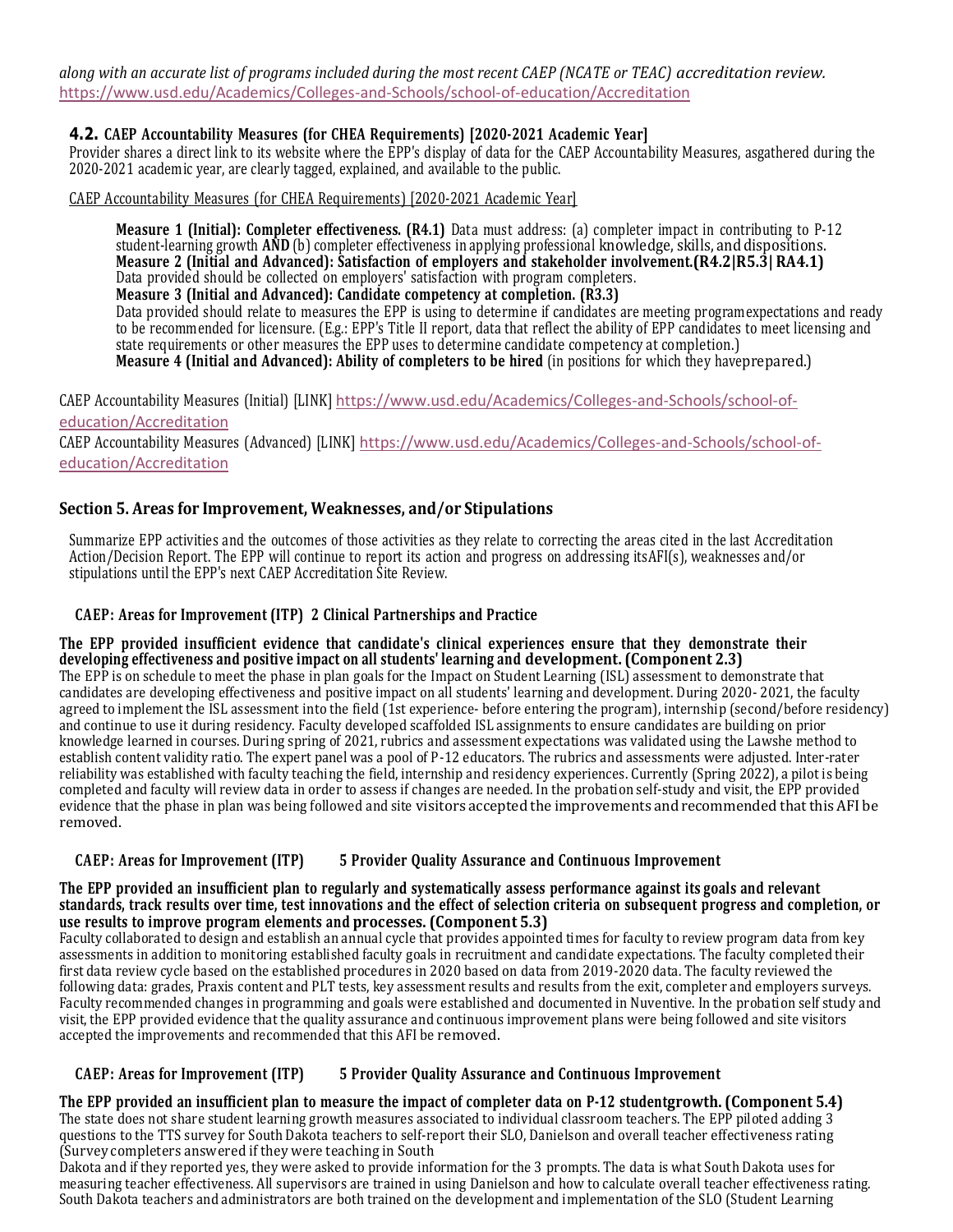Outcome) measurement. Teacher education faculty analyzed the data in comparison to other key assessment data to find possible relationships. Faculty recommended continuing to ask completers to self report this data. In the probation self study and visit, the EPP provided evidence that the quality assurance and continuous improvement plans were being followed and site visitors accepted the improvements and recommended that this AFI be removed.

# **CAEP: Areas for Improvement (ITP) 5 Provider Quality Assurance and Continuous Improvement**

### **The EPP provided limited evidence that stakeholder feedback is provided systematically. (Component 5.5)**

The EPP recognized that it was not effectively documenting its collaborations with external partners and stakeholders. Programs are now keeping meeting minutes in Nuventive. All programs have unique advisory councils and specialized partnerships. The Dean has an external advisory committee made up of stakeholder representative of all EPP programs. This committee meets twice a year to review program curriculum and assessment data. Stakeholders are also asked to provide anecdotal information concerning programs. The EPP programs have documented changes based on stakeholder feedback in division meeting minutes and these changes are monitored through data gathered and reviewed during annual data cycle reviews. In the probation self study and visit, the EPP provided evidence that the quality assurance and continuous improvement plans were being followed and site visitors accepted the improvements and recommended that this AFI be removed.

### **CAEP: Stipulation (ITP) 5 Provider Quality Assurance and Continuous Improvement**

#### The EPP did not provide evidence of a quality assurance system that is comprised of multiple measures that can monitor **candidate progress, completer achievements, and provider operationaleffectiveness. (Component 5.1)**

In preparation for the probationary site visit, the EPP ensured that all programs were following the EPP policy and procedures established by the assessment handbook and the school of education bylaws. All programs confirmed that they were following the below structure of a quality assurance system that allowed programs to monitor quality of candidates and their progress through programs. Entrance: In order to be accepted into EPP programs, all candidates must meet GPA requirements, standardized test cut scores, or demonstrate proficiency such as the ability to think and write critically.

During: Coursework is aligned to SPA standards and scaffolded learning progression of content knowledge, professional dispositions and application in the field happen during the programs.

Completion: completers are summatively assessed on content knowledge, professional dispositions, and their abilities to apply these to practice. Completer achievements such as employment and effectiveness are tracked by the EPP through survey instruments such as completer and employer surveys and case studies completed within partnerships with PK-12 districts. The advanced programs have created a phase in plan to collect completer and employer data through surveys. The programs will fully implement the completer survey in June of 2021with NExT university partners and pilot the employer survey in June 2021. Within this standardized structure described, programs have multiple measures (data from measures are disaggregated by content and, when appropriate, also by gender in each program's Key Assessment documents that include benchmarks, formative/summative assessments and surveys aligned to each program's Specialized Professional Association (SPA) standards SPAs and crosswalks. In order to set priorities, and evaluate/monitor operational effectiveness, the EPP programs' coordinators or division chairs document in Nuventive the standards-based goals approved by faculty in curriculum meetings, work with the assessment coordinator to collect the assessment data, review results with faculty during meetings, and then document faculty moving forward decisions in Nuventive. In the probation self study and visit, the EPP provided evidence that the quality assurance plans were being followed and site visitors accepted the improvements and recommended that this stipulation be removed.

### **CAEP: Stipulation (ITP) 5 Provider Quality Assurance and Continuous Improvement**

The EPP did not provide evidence of a quality assurance system that relies on relevant, verifiable, representative, cumulative and actionable measures, and produces empirical evidence that interpretations of data are valid and consistent. (Component 5.2) The EPP faculty reviewed all key assessments using CAEP's EPP Created Evaluation Framework. Identified deficiencies were found and the faculty created phase in plans to ensure that all key assessments will meet CAEP sufficiency levels. For the probationary self study report and site visit, the EPP provided "program overviews" with aligned key assessment/survey documents that included disaggregated data and analysis. The evidence provided demonstrated that all programs' key assessments and data either meet expectations of the CAEP Evaluation Framework for EPP-Created Assessments or that there is a detailed phase in plan in place to ensure that the EPP created assessment/survey will meet the framework's expectations and included additional information concerning how validity and reliability were established or it is noted on the document to refer to a phase in plan that details the type and progress of validity and reliability the program plans to complete. The probationary site visitors recommended that this stipulation be removed because they found evidence that the EPP is meeting quality assurance expectations or have phase in plans to meet expectations. Updates in phase in plans (now labeled as transition plans) will be provided in Section 6.

### **CAEP: Stipulation (ADV) 4 Program Impact**

#### The EPP does not document or provide a plan to demonstrate that employers are satisfied with completers' preparation and that **completers reach employment milestones such as promotion andretention. (component A.4.1)**

The EPP continues its work on the phase in plan to collect employer satisfaction. Pilot data was collected in 2021 summer. Da ta was analyzed in fall 2021 and faculty used results to make decisions on collection of feedback. Advanced programs will continue to send out the employer satisfaction survey, however, several of the advanced programs will pilot focus group data collection to see if they get more or similar feedback results. Surveys for 2020-2021 completers will be sent out in May and June 2022.

### **CAEP: Stipulation (ADV) 4 Program Impact**

The EPP does not document or provide a plan to demonstrate that advanced program completers perceive their preparation as relevant to the responsibilities they confront on the job, and that the preparation was effective. (component  $A.\overline{4}.\overline{2}$ ) In Spring 2021, the EPP piloted a completer survey sent to 2019-2020 graduates. in order to collect data concerning how well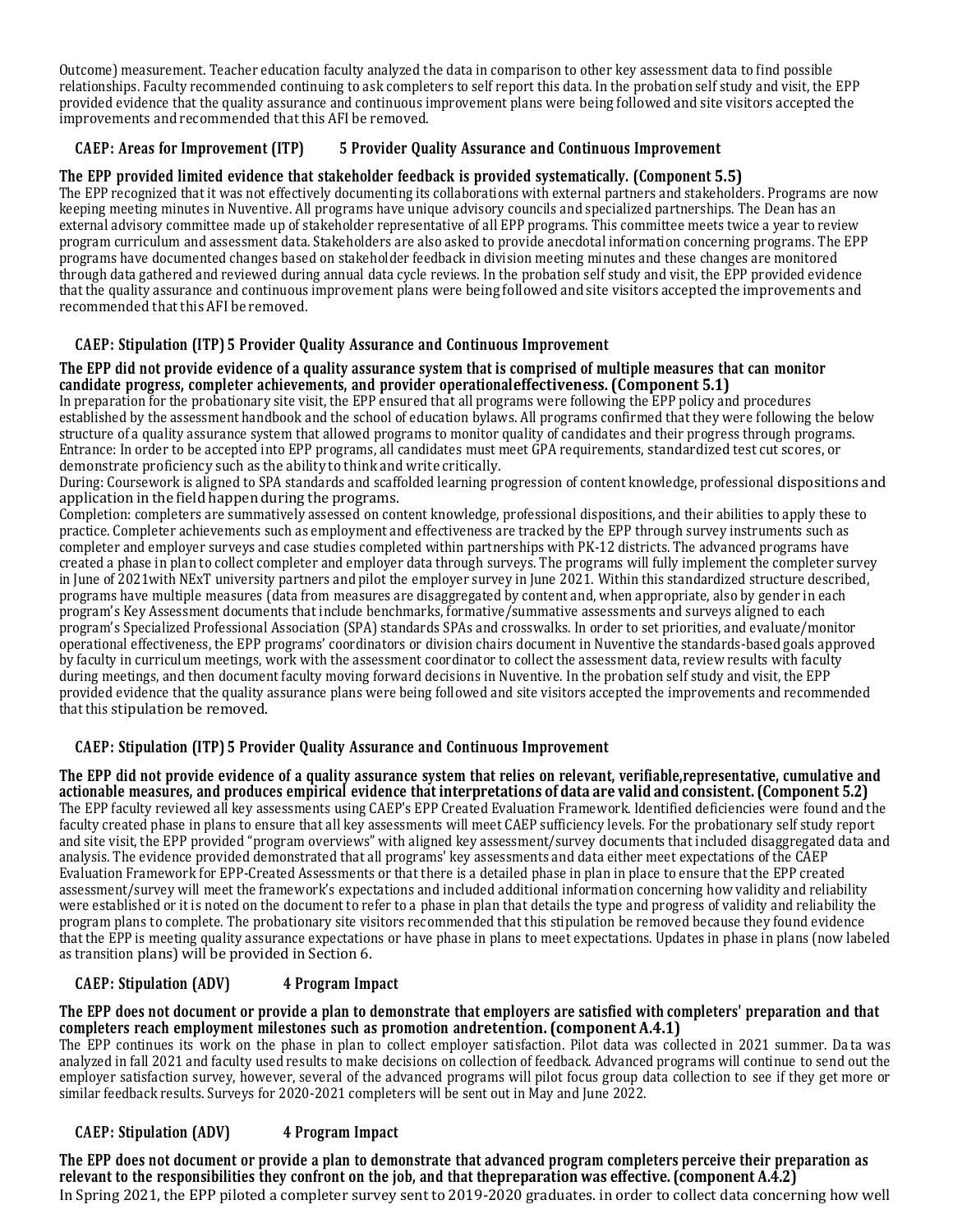the programs prepared them for their first year in the profession. The EPP chose to use the Common Metrics Advanced Program Completer Satisfaction Survey created by NExT. Surveys were sent to the 2019-2020 graduates: 8 School Psychology majors and 106 Education Leadership majors (there were no Reading major graduates). The response rate for the pilot survey was 16% after multiple attempts to encourage alumni to complete the survey. The response rate data was representative in that of the responses, 8% were from school psychologists and 92% were from educational leadership. In analysis of data, faculty identified that the low response rate was an issue. Faculty are considering how response rates might improve. The assessment committee will discuss this before the survey is sent in 2022 to consider the possibility of hosting a focus group to collect additional feedback.

# **CAEP: Areas for Improvement (ADV) 5 Provider Quality Assurance and Continuous Improvement**

#### The EPP provided insufficient evidence that it regularly and systematically assesses performance against its goals and relevant standards, track results over time, tests innovations and the effects of selection criteria on subsequent progress and completion **and uses results to improve program elements and processes. (Component A.5.3)**

The EPP has completed 1 cycle of its annual cycle of setting goals, collecting data, analyzing data and using the results to establish new goals or changes to its programs. Programs have been using Nuventive to document this process. The Nuventive reports along with meeting minutes were used to create the reports for the CAEP Annual Measures in addition to tracking the programs' other priorities. This process has worked well and we will continue to use this for reporting on assessment measures for 2021-2022.

# **CAEP: Areas for Improvement (ADV) 5 Provider Quality Assurance and Continuous Improvement**

### **The EPP provided insufficient evidence to assures that appropriate stakeholders are involved in program evaluation, improvement, and identification of models of excellence. (Component A.5.5)**

The EPP has been intentional in collecting meeting data from stakeholder meetings. There are meetings involving established groups such as the Dean's External Advisory Committee (representation of stakeholders from all programs) and TEAC (Teacher Education Advisory Committee). Also, programs' faculty are involved at the state and national level with stakeholders during state and national conferences and meetings. Examples of the programs using feedback from stakeholders can be found in Measure 2 of the CAEP Annual Reporting Measures.

# **CAEP: Stipulation (ADV) 5 Provider Quality Assurance and Continuous Improvement**

#### The EPP did not provide a plan to ensure that the quality assurance system relies on relevant, verifiable, representative, cumulative and actionable measures, and produces empirical evidence that interpretations of data are valid and consistent. **(Component A.5.2)**

In preparation for the probationary site visit, the EPP advanced programs reviewed their key assessments and put into place phase in plans to ensure the assessments were meeting CAEP sufficiency levels. During the 2020-2021 academic year, the programs completed validity and reliability studies on assessments, made changes to the assessments and rubrics, and then piloted the updated assessments. We are in the process of collecting pilot assessment data during the 2021-2022 academic year. Phase in plans were updated for the site visit in November and have continued their progression.

### **CAEP: Stipulation (ADV) 5 Provider Quality Assurance and Continuous Improvement**

### The EPP did not provide a plan to summarize, externally benchmark, analyze, share widely, and actupon in decision making **related to program completers, resource allocation, and future direction. (Component A.5.4)**

The EPP has revised its reporting of Title II and CAEP Annual measures in format and content. Presently, the university is in the process of transitioning to a new website and a priority for them is to ensure that the EPP reporting measures are shared prominently on our website. In order to be digitally compliant, the EPP has generated new templates for both Title II data and CAEP reporting measures. The EPP updated the format of data reporting for the CAEP Annual Reporting Measures in that it summarizes how it collects data, analyzes the results, reports how programs will use the results and then provides a link to the end of the document for readers wanting to look more deeply into the data.

# **Section 6. EPP's Continuous Improvement & Progress on (advanced level) Phase-in Plansand(initial-level) Transition Plans**

Please share any continuous improvement initiatives at the EPP, AND (if applicable) provide CAEP with an updateon the EPP's progress on its advanced level phase-in plans and/or initial level transition plans.

#### **6.1 Summarize any data-driven EPP-wide or programmatic modifications, innovations, or changes planned, worked on, or completed in the last academic year.**

This is an opportunity to share targeted continuous improvement efforts your EPP is proud of. Focus on one to two major efforts the EPP made and the relationship among data examined, changes, and studying the results of those changes.

1. The Teacher Education Advisory Committee (TEAC) reviewed key assessment rubrics and approved the programs to use them. Discussion was also held concerning no longer needing to use the Praxis CORE as a measure of basic skill knowledge for CAEP. Arts and